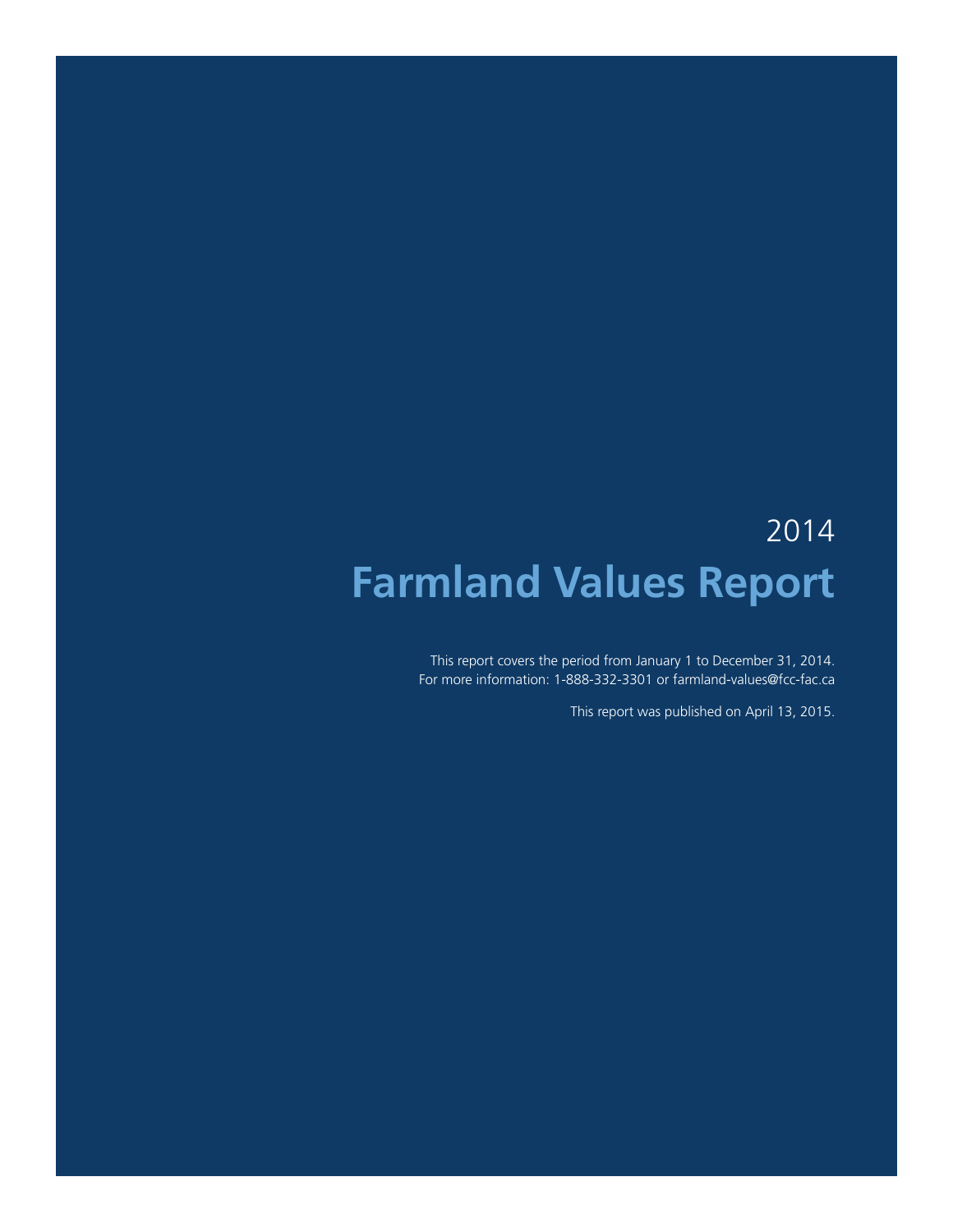# Introduction

Farm Credit Canada (FCC) understands the value of having access to solid market-value information when making management decisions. That's why FCC compiles and releases the Farmland Values Report. It tracks and highlights average changes in farmland values provincially and nationally and provides one source of information to help producers manage risk and make wise business decisions.

Price is only one factor that must be considered when purchasing land. Other factors include the location, the timing of an expansion, and the individual's financial situation and personal goals. Producers should do additional homework such as ensuring that budgets have room to flex if land prices or trends shift. Market conditions and trends can change rapidly and this can impact values.

This report describes changes from January 1 to December 31, 2014.



**Farm Credit Canada**



**FCCTVonline**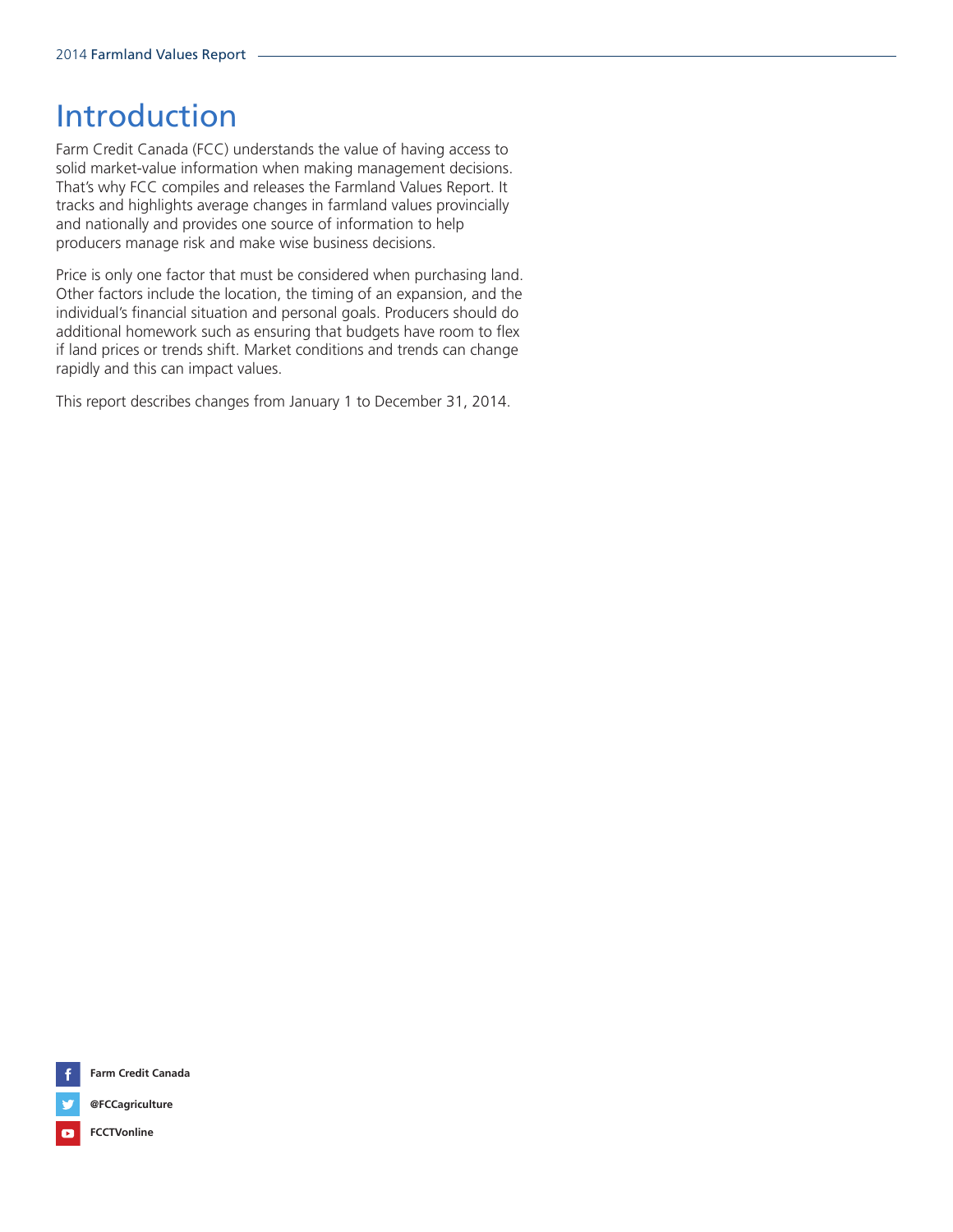# **Methodology**

In 1985, FCC established a system with 245 benchmark farm properties to monitor variations in bare land values across Canada. These parcels represent the most prevalent classes of agriculture soil in each part of the country.

FCC appraisers estimate market value using recent comparable sales. These sales must be arm's-length transactions. Once sales are selected, they're reviewed, analyzed and adjusted to the benchmark properties.

Land prices vary significantly between regions and provinces. That's why FCC measures provincial land value trends on a percentage basis. Reporting on the percentage change in value versus the average price per acre provides a more comparative national approach.

| % Change in farmland values |         |         |
|-----------------------------|---------|---------|
| <b>Provinces</b>            | 2014    | 2013    |
| Alta.                       | 8.8%    | 12.9%   |
| B.C.                        | 4.2%    | 3.0%    |
| Man.                        | 12.2%   | 25.6%   |
| N.B.                        | $8.0\%$ | $7.2\%$ |
| N.L.                        | $0.0\%$ | $0.0\%$ |
| N.S.                        | $7.0\%$ | 1.9%    |
| Ont.                        | 12.4%   | 15.9%   |
| P.E.I.                      | 9.3%    | 4.4%    |
| Que.                        | 15.7%   | 24.7%   |
| Sask.                       | 18.7%   | 28.5%   |
| Canada                      | 14.3%   | 22.1%   |

**National trend**

The average value of Canadian farmland increased 14.3% in 2014, following increases of 22.1% in 2013 and 19.5% in 2012. The overall average values have continued to increase in the country since 1993.

In all provinces, farmland values either increased or remained stable. Saskatchewan experienced the highest average increase at 18.7%, followed by Quebec at 15.7%, Ontario at 12.4% and Manitoba at 12.2%.

The average increase in Prince Edward Island was 9.3%, followed by Alberta at 8.8%. New Brunswick saw an increase of 8% and Nova Scotia saw average land values rise by 7%. British Columbia also saw values rise by 4.2% while Newfoundland and Labrador remained unchanged for the fourth year in a row.

**Canada** Annual % change in farmland values



**Provincial comparison of farmland values** Annual % change in farmland values



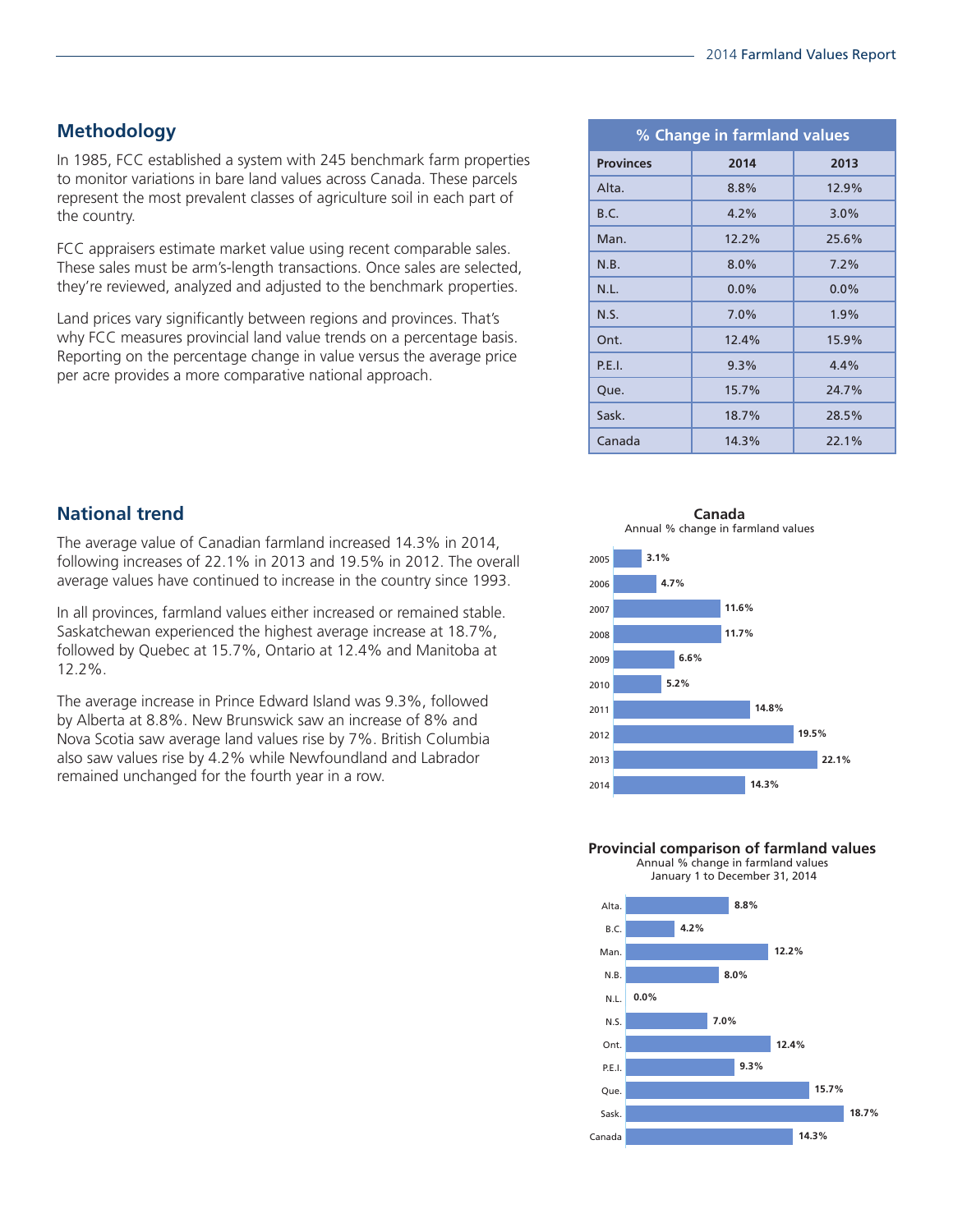# **Alberta**

Alberta farmland values increased an average of 8.8% in 2014, following gains of 12.9% in 2013 and 13.3% in 2012. Values in the province have continued to climb since 1993.

The rapid growth of values in the Peace region has stabilized. Large grain producers in the Central Peace region continued to expand, but appeared to wait for smaller parcels closer to their main operation rather than aggressively purchasing in new markets. Dry conditions reduced the 2014 harvest for the majority of the Peace region, resulting in more cautious purchases.

The Edmonton area saw moderate growth with most demand coming from competition for available grain land. This was also experienced in areas with poorer soil quality due to increased demand from the beef sector.

In southern Alberta, demand for irrigated land remained strong, especially from specialty crop producers looking to expand contracts. Traditional crop producers sought to purchase irrigated land due to the higher commodity prices seen in the first half of 2014. Dry land producers also contributed to a steady demand for farmland due to higher commodity prices and general optimism in the area.

Strong beef prices have increased the demand for pasture in the more traditional beef areas throughout the province. This was especially prevalent in the central to northern east portions of the province.

**Alberta** Annual % change in farmland values

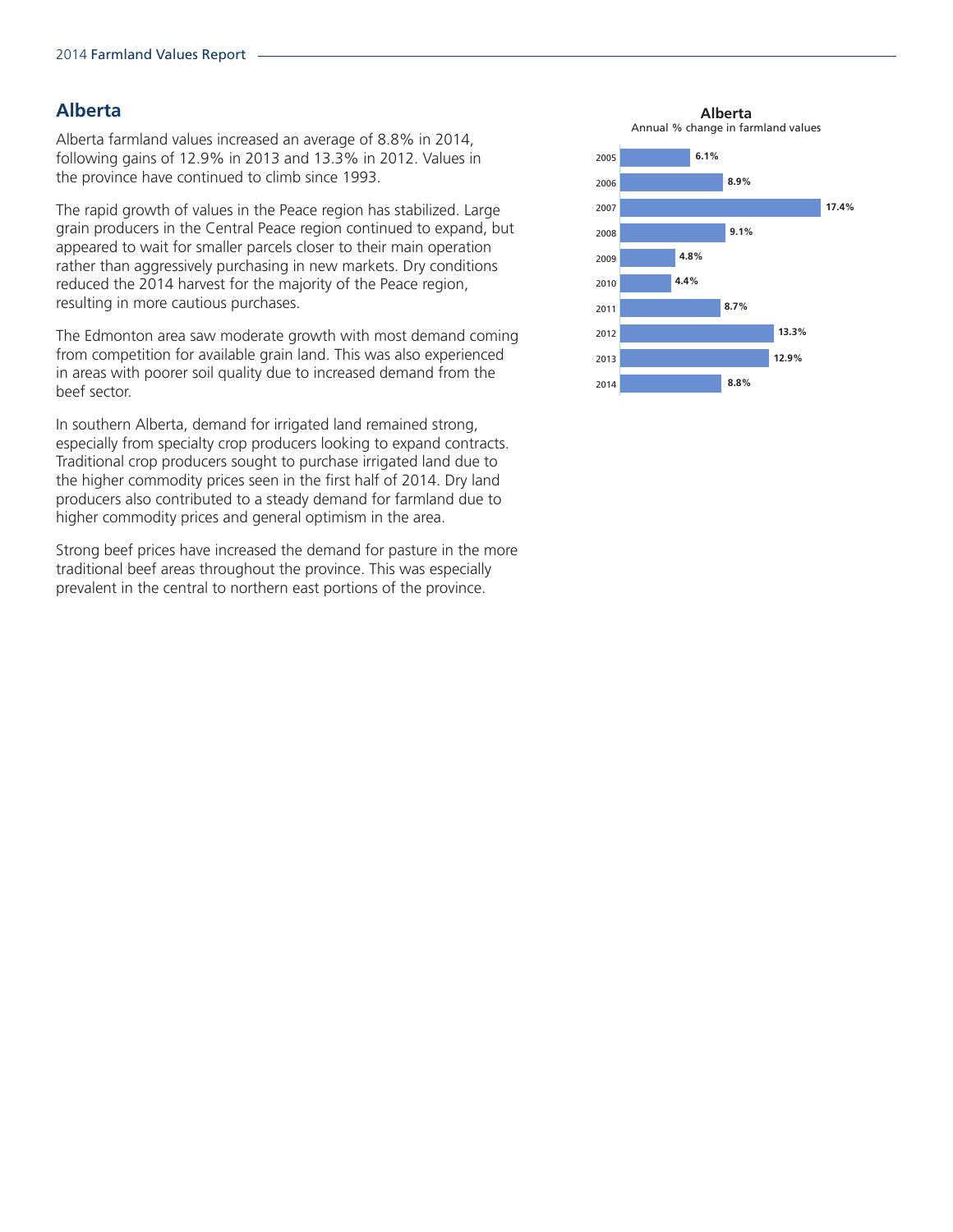# **British Columbia**

British Columbia farmland values increased an average of 4.2% in 2014, following increases of 3% in 2013 and 0.1% in 2012.

In general, the market for land on Vancouver Island remained soft, with the exception of a slight increase in value for good quality farmland.

In the lower mainland, including the Fraser Valley, farmland values remained relatively stable despite the moderation in demand.

The South Okanagan market continued to see a significant number of listings, but few sales in some localized areas which is indicative of slower demand. Other areas saw limited numbers of properties being marketed for sale, but demand was high, which helped maintain land prices. Marketability and price appeared to be driven primarily by location and agriculture's potential for producing high demand crops.

The Kootenay area saw a more active market in 2014, which was primarily focused on smaller holdings. Demand for orchards continued to be low, with sale listings remaining on the market for extended periods.

Prices in the Cariboo region of central B.C. stayed relatively stable in a slow farmland market. In a few localized areas there was increased demand for good quality land for intensive field crop production. This appeared to be influenced by an influx of buyers from other areas of B.C. where land prices were substantially higher.

The Northwest region of the province, including the Bulkley Valley, saw average demand in a reasonably active land market. Demand from beef operators and part-time farmers continued to be the main driver in this market.

The Peace River region continued to see values increase. Established local farmers looking to expand, and relocated and remote farmers looking for large farmland tracts, continued to compete for available farmland.

**British Columbia**

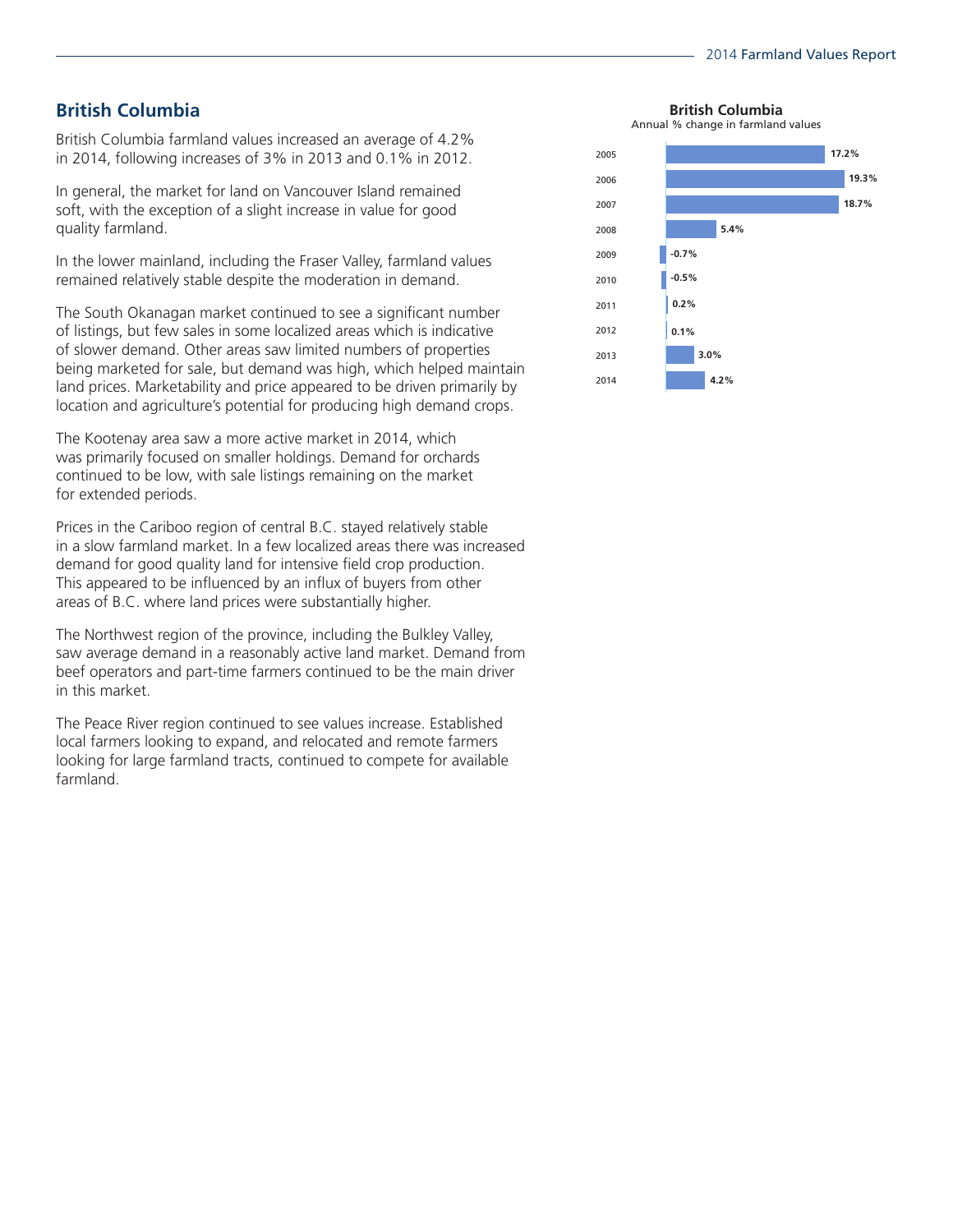#### **Manitoba**

Manitoba farmland values increased an average of 12.2% in 2014 continuing a trend of yearly increases since 1992. In 2013, values increased 25.6% following an identical increase in 2012.

This rise in value occurred despite excess moisture, average to below average crop yields and quality across the province, and a decline in commodity prices. The increase was due to continued consolidation of farms and the majority of sales occurring in the early part of the year.

Western Manitoba saw varied crop yields and quality. Beef prices were strong, creating demand for pastureland. The oil producing areas also saw continued demand, despite excess moisture.

In the south central region, producers saw average to good yields in cereals, oilseeds and specialty crops, with the exception of winter wheat. Consolidation continued in this area, leading to some sales.

Demand for farmland remained strong in the eastern region despite the excess moisture in many areas. Yields were average to below average in the south and southeast and the quality of crops was generally below average. Consolidation also continued in this area.

The southern Interlake region saw average yields in the south and below average yields in the north, which was also affected by the excess moisture.

### **New Brunswick**

New Brunswick farmland values increased an average of 8% in 2014, following an increase of 7.2% in 2013 and no increase in 2012. This was the highest year-over-year increase in the province since 2009.

2014 was an active year, with numerous sales occurring and a general increase in the value of farmland. Potato farming continued to be the dominant regional farming activity, along with some dairy, beef and mixed farming operations.

Farmland was particularly attractive to potato production for processing operations looking to obtain more land to improve their crop rotation schedule, allowing potatoes to be planted in the same ground every three years.

Farmers in other sectors, including dairy, also showed some interest in purchasing land, but appeared to have more difficulty matching the price level that could be justified by potato producers. Potato land was in demand because of its tendency to create better soil for growing forage corn.

**Manitoba**

Annual % change in farmland values





# **New Brunswick** Annual % change in farmland values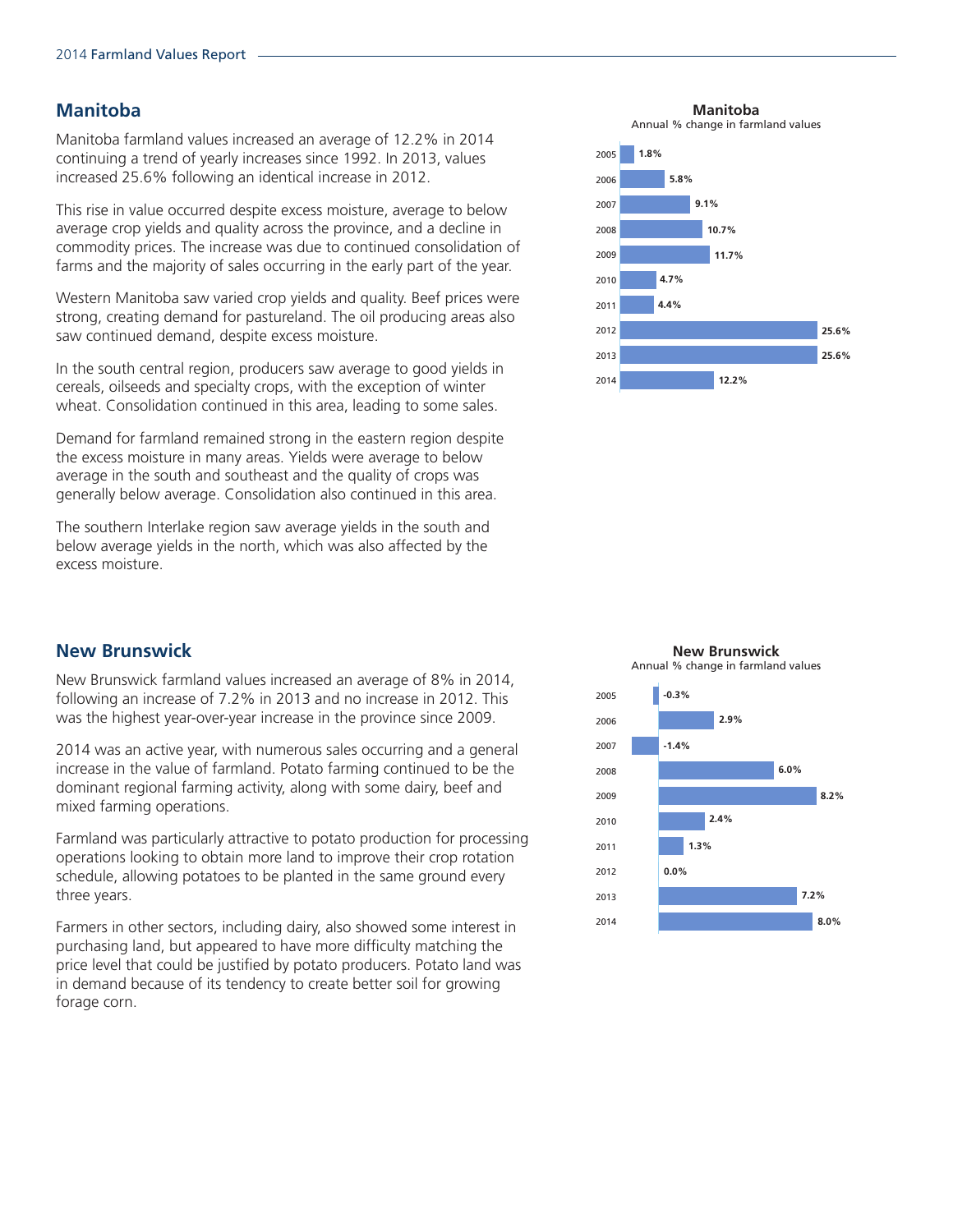# **Newfoundland and Labrador**

Average farmland values in Newfoundland and Labrador remained unchanged in 2014. This is the fourth straight year there has been no change in values.

The province's Department of Natural Resources continued its Land Consolidation Program. The program is designed to acquire land from non-farm landowners and retiring farmers and lease it to active farming operations to help maintain productive agricultural land. Transactions were limited and none supported a change in values.

# **Nova Scotia**

Nova Scotia farmland values increased an average of 7% in 2014, following increases of 1.9% in 2013 and 9.8% in 2012. This increase continues a trend of rising prices that began in 2005.

Land prices continued to rise steadily throughout 2014 as dairy, poultry and livestock producers appeared to compete for farmland. Therefore, while the number of sales was low, the prices paid for land were noticeably higher even in locations less favourable for intensive agriculture.

In the Colchester region, dairy farmers sought nearby parcels for growing grain or forage. The region also saw interest in small acreages and part-time operations. Vegetable and dairy producers were quick to acquire good quality parcels if they became available.

Farmland sold quickly in the Kentville area. Most demand was from the poultry industry, vegetable producers, fruit orchard owners, and other cash crop growers. Price increases over the past several years continued, although 2014 saw less activity than in the past two years.

Demand for land remained high in the Antigonish region. This is predominately a dairy production area, with beef, blueberries, horses and mixed farming operations. High feed costs, along with the need for quality forage land, kept demand high. Rebounding beef prices also improved returns, providing additional incentive for that industry.

**Newfoundland and Labrador**

Annual % change in farmland values





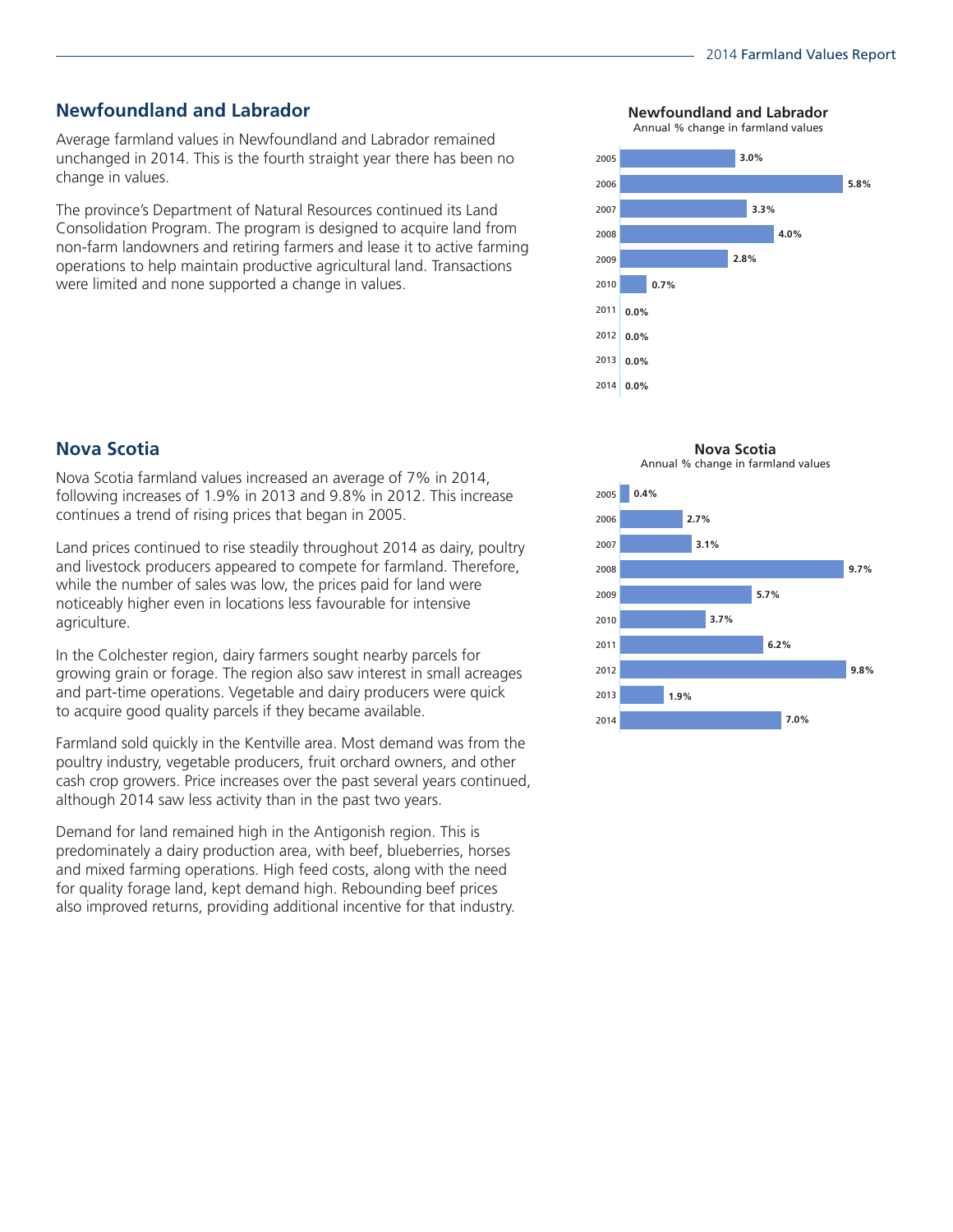# **Ontario**

Ontario farmland values increased an average of 12.4% in 2014, following gains of 15.9% in 2013 and 30.1% in 2012. Average farmland values in the province have continued to rise since 1988.

In several areas of the province, demand for farmland significantly outweighed the supply, creating competition for available land. This, coupled with low interest rates, appeared to have played a role in rising values.

Demand came from many sectors, including large intensive livestock enterprises needing land for manure management and cropping requirements.

Non-agricultural buyers in southwestern Ontario continued to purchase farmland in select areas, creating greater overall competition for available land. Farmland in southern and central Ontario continued to be in high demand due to the availability of soil types that support high value crops.

Producers in eastern Ontario continued to expand, purchasing land in the immediate area and in neighbouring locations. Northern and eastern regions also saw prices rise as buyers from high-priced areas in southern and southwestern areas moved north in search of lowerpriced land. Markets in the north appeared to be dominated by a small number of buyers who acquired land, contributing to the increase in price.

However, while most areas saw moderate to significant increases, there were some that saw slight declines or no change in value. Sales in the province were accomplished through a mix of transactions including real estate brokered, property auction and land sold through the tendering process.

**Ontario**

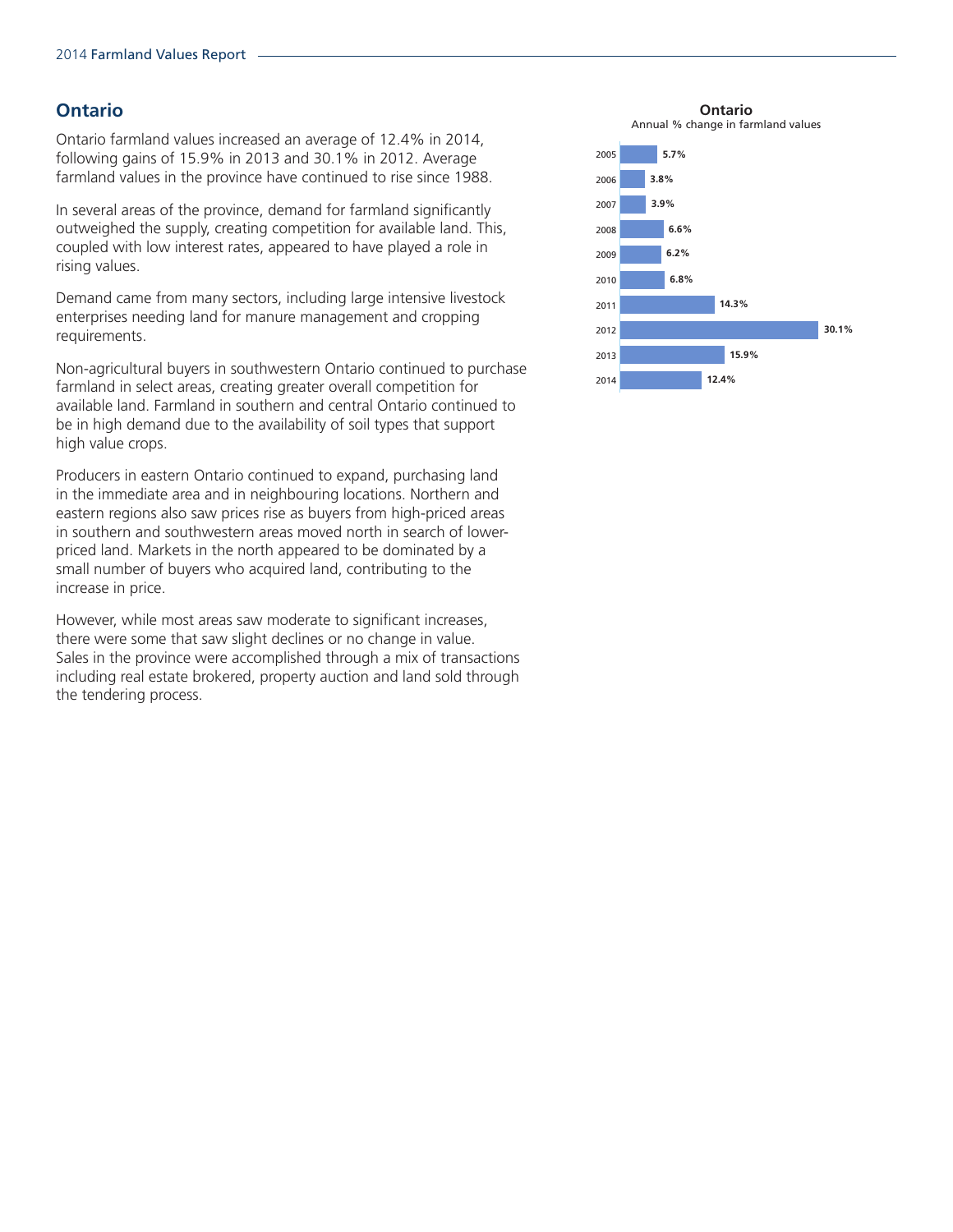# **Prince Edward Island**

Farmland values in Prince Edward Island increased an average of 9.3% in 2014, the highest increase the province has seen since 1999. In 2013, values increased by 4.4% and in 2012, they increased by 9%.

Despite the closure of an important potato processing plant, demand for land remained strong in 2014.

Many purchases included large sections of excellent quality potato land. Other purchases occurred when farmland owners chose to sell land they had previously been renting out; in these situations, competition tended to be very high.

Prince County saw a high number of farmland sales. While most of the higher-priced activity was within the Summerside and West Prince areas, locations with less intensive production also saw strong sales.

Farmland purchases in the Charlottetown area continued on a steady trend throughout 2014 with land close to the city limits demanding high prices. Crop producers acquired bare land parcels, while some non-farmers bought smaller farm acreages.

As well, a few farmers bought land while relocating to P.E.I., possibly due to lower land prices relative to some other locations in Canada.

# **Quebec**

Quebec farmland values increased an average of 15.7% in 2014, the second highest increase of all provinces. This followed increases of 24.7% in 2013 and 27.4% in 2012. Quebec has seen land prices rise every year since 1986.

In many regions of the province, the available supply of land was exceeded by demand, triggering higher prices for available farmland and creating a favourable environment for sellers. Historically low interest rates and the steady increase in land values may have contributed to continuing demand for agricultural land throughout Quebec.

As in recent years, land in Montérégie, Lanaudière and Centre-du-Québec continued to command high prices. However, in 2014, values rose throughout the entire province. Lower prices for corn and soybeans did not appear to deter producers from purchasing land in many regions.

While the presence of non-traditional buyers did contribute to the demand for farmland in certain areas, farmers purchased the great majority of farmland in 2014.

**Prince Edward Island**

Annual % change in farmland values





**Quebec**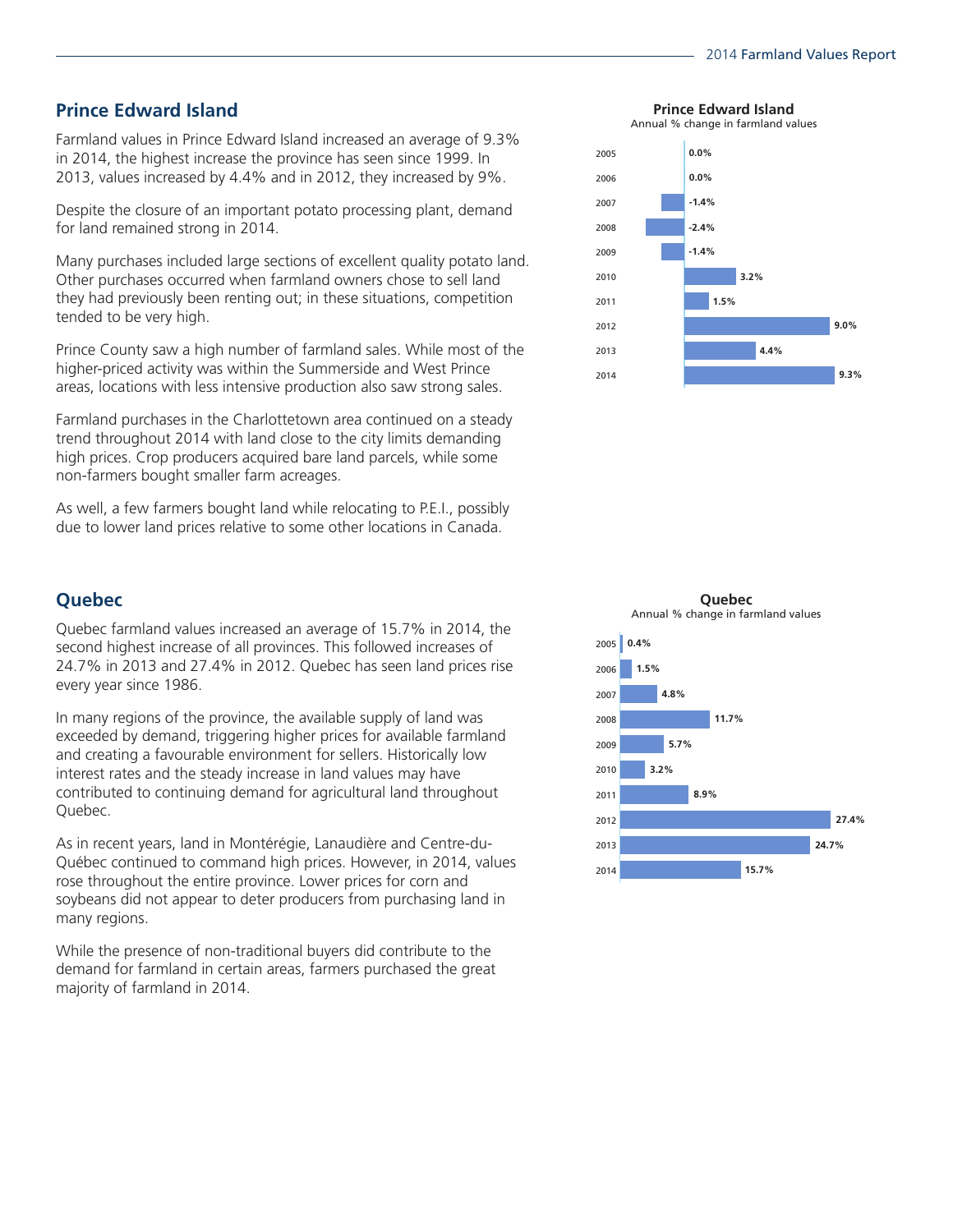#### **Saskatchewan**

Saskatchewan farmland values increased an average of 18.7% in 2014, the second year in a row the province showed the highest increase in the country. In 2013, average values increased by 28.5% following a rise of 19.7% in 2012. Values have continued to rise in Saskatchewan since 2002.

While it appears the majority of the sales volume occurred during the early part of the year, there was continued activity that contributed to the overall annual increase in the latter part of the year.

Demand continued to be strong in areas where large producers were looking to expand and younger farmers continued to grow. There was continued interest from out-of-province buyers looking for productive land and land that also offered resource revenue. It appears low interest rates and all-time high rental rates increased the appetite to buy rather than rent.

Although average land values increased provincially, this did not occur in all areas. There were scattered pockets of the province where land prices appear to have stabilized, with minimal increases in value.

**Saskatchewan**

Annual % change in farmland values

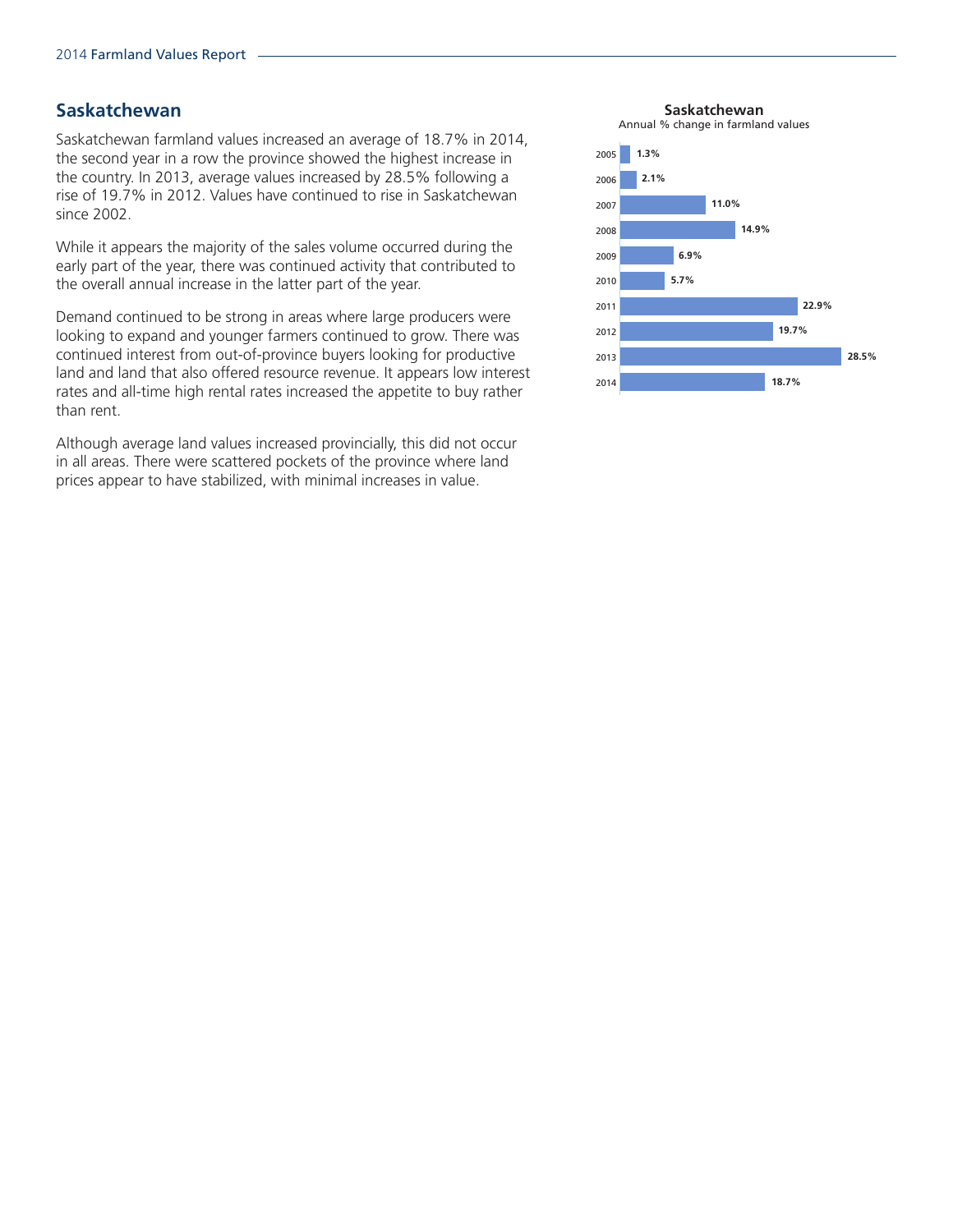### **Contact:**

#### **Alberta**

Kenneth Gurney, Senior Appraiser (English) kenneth.gurney@fcc.ca 403-382-2907

Lisa Land, Manager, Valuation and Environmental Risk (English) lisa.land@fcc.ca 403-292-8624

Éva Larouche, Senior Strategist, Media Relations (bilingual) eva.larouche@fcc.ca 1-888-780-6647

#### **Atlantic Canada**

Charles Dubé, Senior Appraiser (bilingual) charles.dube@fcc.ca 506-851-7141

Patrick Doohan, Appraiser (bilingual) patrick.doohan@fcc.ca 902-566-7909

### **British Columbia**

Bill Wiebe, Senior Appraiser (English) bill.wiebe@fcc.ca 604-870-2719

Éva Larouche, Senior Strategist, Media Relations (bilingual) eva.larouche@fcc.ca 1-888-780-6647

#### **Manitoba**

Claude Jacques, Senior Appraiser (bilingual) claude.jacques@fcc.ca 204-239-8472

**Ontario** Dale Litt, Senior Appraiser (English) dale.litt@fcc.ca 519-291-2192

Janet Metherel, Manager, Valuation and Environmental Risk (English) janet.metherel@fcc.ca 519-826-3019

Jean Lacroix, Manager, Valuation and Environmental Risk (bilingual) jean.lacroix@fcc.ca 613-271-7193

#### **Quebec**

Hugues Laverdure, Manager, Valuation and Environmental Risk (bilingual) hugues.laverdure@fcc.ca 450-771-6771

Jean Lacroix, Manager, Valuation and Environmental Risk (bilingual) jean.lacroix@fcc.ca 418-837-0257

#### **Saskatchewan**

Cathy Gale, Manager, Valuation and Environmental Risk (English) cathy.gale@fcc.ca 306-780-8336

Éva Larouche, Senior Strategist, Media Relations (bilingual) eva.larouche@fcc.ca 1-888-780-6647